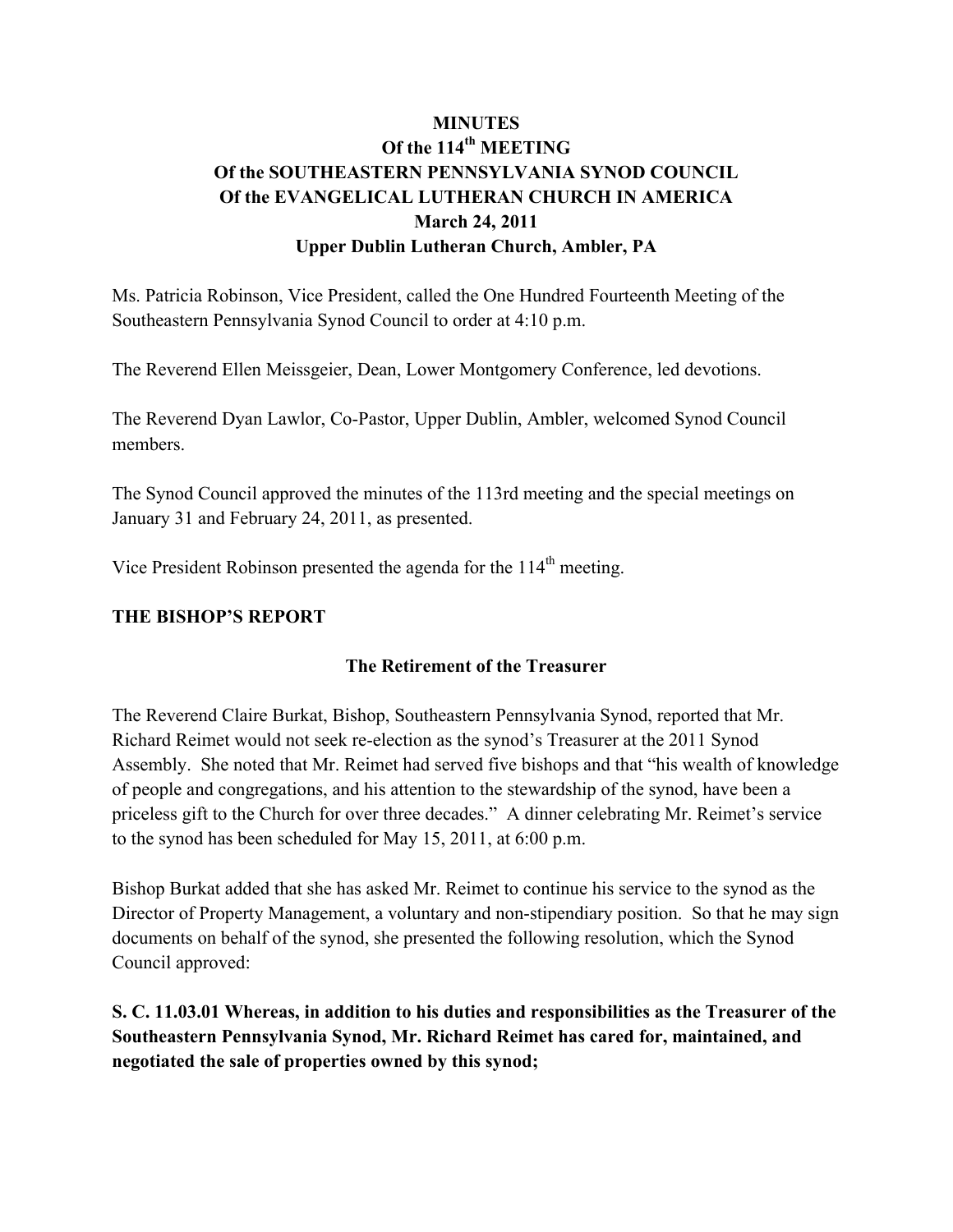**Whereas Mr. Reimet has served as a steward of these properties with faithfulness, skill, and a deep knowledge of business practice, at the same time being mindful of the greater mission of the church;**

**RESOLVED THAT the Southeastern Pennsylvania Synod Council appoints Mr. Richard Reimet to serve a three-year term as the Director of Property Management for the Southeastern Pennsylvania Synod, beginning on May 7, 2011, and ending on May 6, 2014. Mr. Reimet may be re-appointed by the Synod Council at the end of the stated term. The position of Director of Property Management is non-stipendiary but may include reimbursement of actual expenses incurred in performing tasks related to the position. To the knowledge of the Synod Council, there is no conflict of interest in Mr. Reimet assuming this position.** 

### **Financial Planning Group**

Bishop Burkat expressed thanks to the members of the Financial Planning Group, who she appointed "to examine the synod's finances in order to see how we might readjust our resources to better align [ourselves] with new fiscal realities." The group consisted of Ms. Tracey Beasley, the Reverend Marcia Bell, Mr. Scott Clemens, Mr. Christian Hicks, Mr. Lawrence House, AIM, and Mr. Rodman Rothermel.

### **Consultations with Holy Trinity, Abington, and St. James, Philadelphia**

Bishop Burkat thanked the Synod Council members who attended the four consultations with the two congregations, Holy Trinity, Abington, and St. James, Philadelphia, which voted to terminate their relationship with the ELCA. "The meetings were difficult for everyone involved," she noted, "however, your participation and presence demonstrated love for our shared mission and courage in the midst of painful conversations and actions."

### **Letter from Bishop Pile**

The Reverend Gregory Pile, Bishop, Allegheny Synod, sent a letter to the Synod Council, in which he reported that he made a pastoral visit to the Reverend Luther Gotwald on February 2, 2011, and expressed "grave concerns" about Pastor Gotwald's "actions and activity in the Southeastern Pennsylvania Synod," noting "his unfair attacks on Bishop Burkat and his misuse of the office of pastor as he contacted congregations and rostered leaders" in this synod, regarding matters related to Redeemer, Philadelphia (East Falls).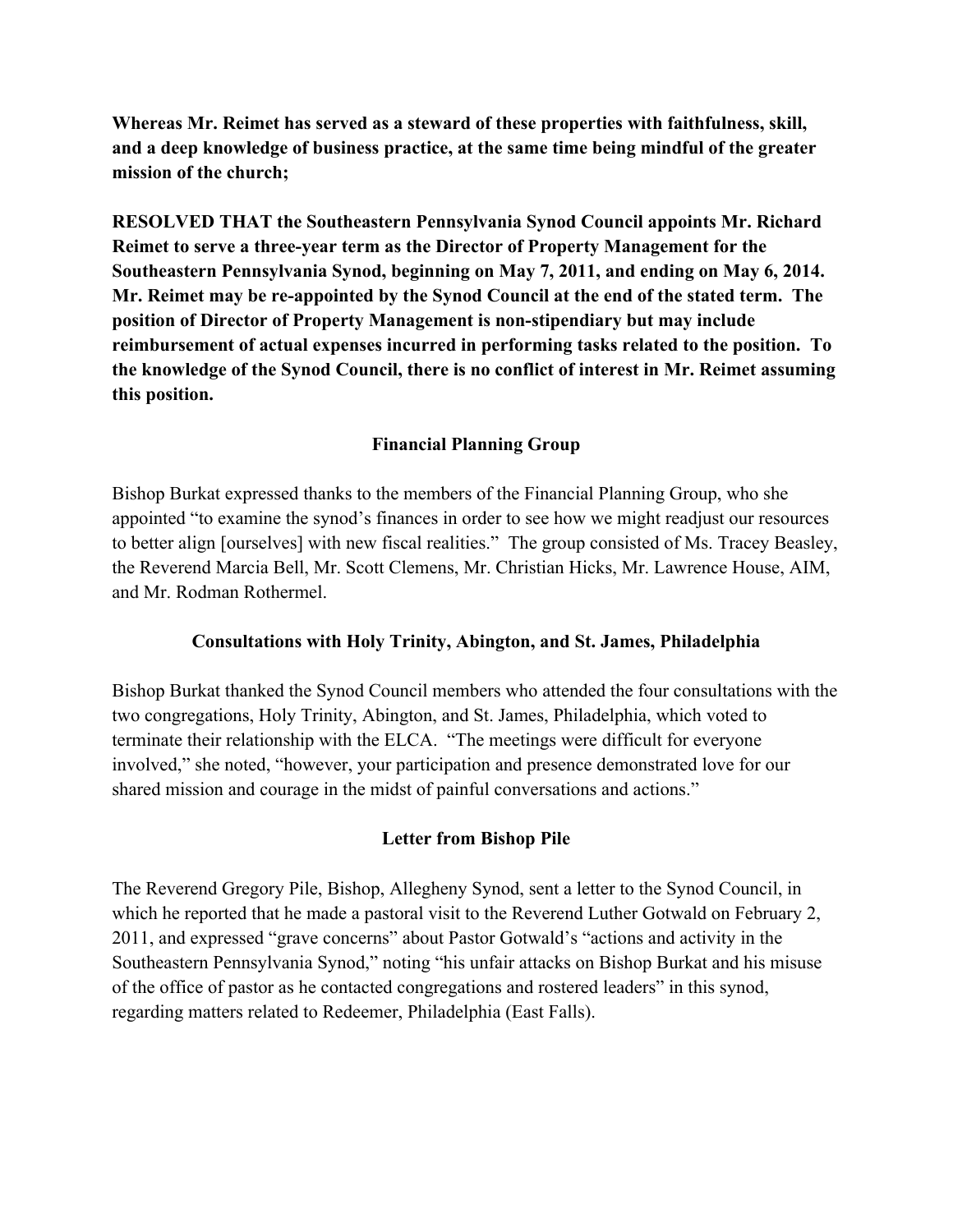### **Synod Finances**

In response to the Synod Council's desire for the synod to "live with a more realistic and balanced budget appropriate to these economic times," Bishop Burkat reported that two synod staff positions have been eliminated, effective April 1, 2011, and that another position would move from full-time to part-time in August or September of this year. In the interest of privacy, the names of those affected would not be announced publicly or electronically.

### **Sabbatical**

Bishop Burkat announced that, except for the Churchwide Assembly on August 14-21, 2011, she would be taking a sabbatical from June 1, 2011, to August 31, 2011. She plans to appoint the Reverend Patricia Davenport, Assistant to the Bishop as "acting bishop," adding that the Reverend Roy Riley, Bishop, New Jersey Synod, and the Reverend Samuel Zeiser, Bishop, Northeastern Pennsylvania Synod, would be available if needed, and that the Reverend Roy Almquist, former Bishop, Southeastern Pennsylvania Synod, would be available as a resource and a consultant.

#### **Call for the Reverend Jennifer Ollikainen**

Bishop Burkat presented the following resolution, which the Synod Council approved:

### **S. C. 11.03.02 RESOLVED THAT that the Southeastern Pennsylvania Synod Council approves a call to the Reverend Dr. Jennifer Ollikainen as Coordinator of Congregational Services for the Southeastern Pennsylvania Synod, effective March 21, 2011.**

### **Call for Ms. Kathie Afflerbach**

Bishop Burkat presented the following resolution, which the Synod Council approved:

**S. C. 11.03.03 RESOLVED THAT that the Southeastern Pennsylvania Synod Council approves a one-year term, non-stipendiary call to Ms. Kathleen "Kathie" Afflerbach to serve the Lutheran Theological Seminary at Philadelphia as a Lay Theological Education Coordinator, effective March 24, 2011.**

#### **Action on the Roster**

Bishop Burkat presented the following resolution, which the Synod Council approved:

**S. C. 11.03.04 RESOLVED THAT the Southeastern Pennsylvania Synod Council approves**  *on leave from call* **status to Mr. Rick Frederick, AIM, effective April 1, 2011.**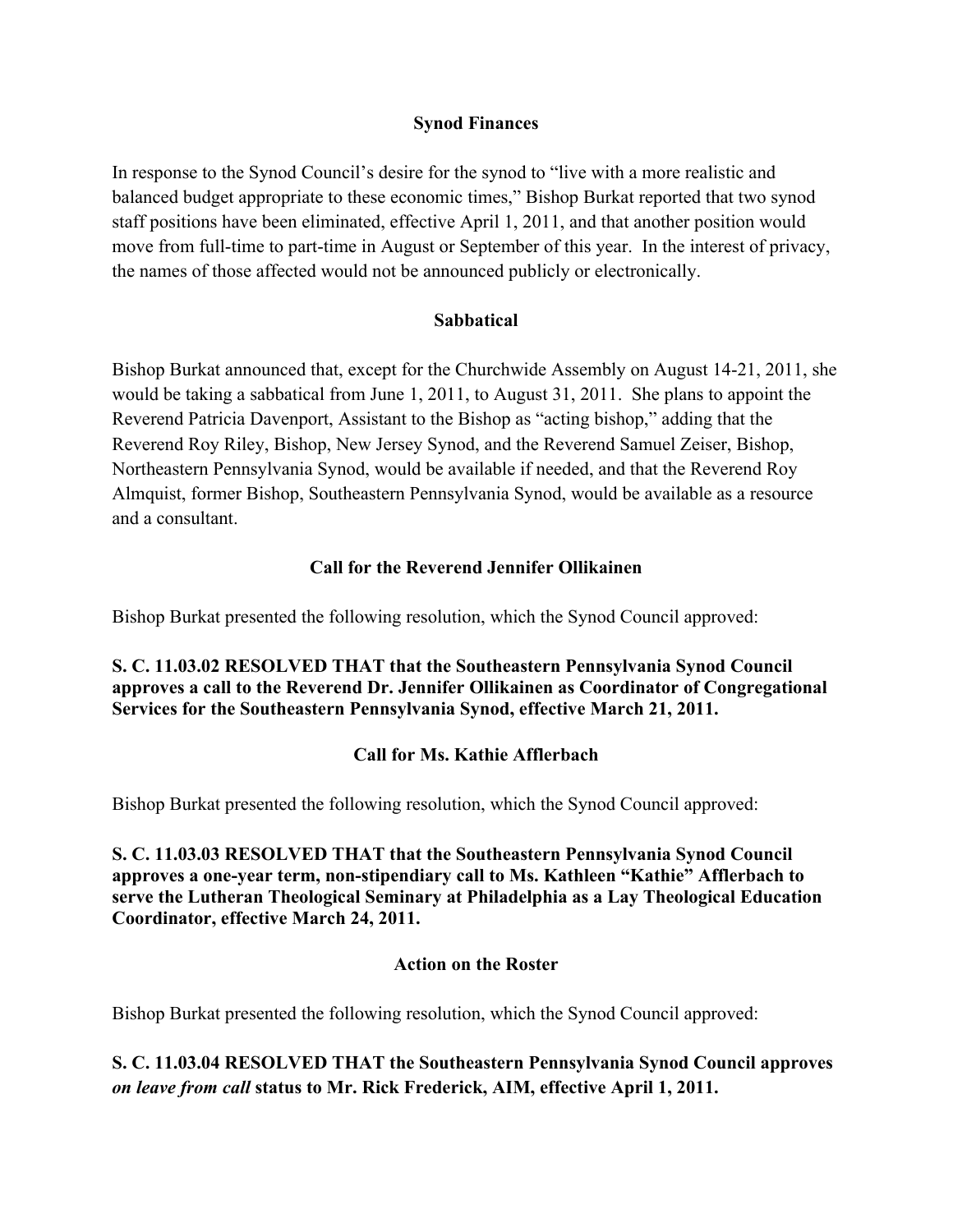### **Staff Announcement**

The Reverend Dr. Lawrence Hand, Assistant to the Bishop, reported that he has accepted a call to serve as the pastor of Holy Trinity, Kailua-Kona, Hawaii, beginning on August 1, 2011.

Ms. Janine Niwinski, Director of Operations, announced that she and Pastor Hand were engaged. Synod Council members expressed their congratulations.

### **REPORT OF THE EXECUTIVE COMMITTEE**

Vice President Robinson thanked Bishop Burkat "for all you've been doing for the synod in this time of re-organization and transition." She encouraged Bishop Burkat to use her time of sabbatical to renew and revive herself.

Vice President Robinson then invited to Synod Council members to pray for staff members embarking on different phases of their lives. She thanked Synod Council members for their extra work over the past year and their willingness to grapple with difficult issues.

### **REPORT OF THE SECRETARY**

### **Calls to Interim Ministry**

The Reverend Raymond Miller, Secretary, presented the following resolutions, which the Synod Council approved:

**S. C. 11.03.05 RESOLVED THAT, upon the recommendation of Bishop Claire Burkat, the Southeastern Pennsylvania Synod Council calls the Reverend Richard Mathisen to interim ministry at Grace Evangelical Lutheran Church, Drexel Hill, PA, starting February 21, 2011, and extending until a pastor is called by the congregation or until Pastor Mathisen resigns this call, whichever comes first.**

One Synod Council member abstained.

**S. C. 11.03.06 RESOLVED THAT, upon the recommendation of Bishop Claire Burkat, the Southeastern Pennsylvania Synod Council calls the Reverend Donna M. Wright to interim ministry at Trinity Lutheran Church (Pleasant Valley), Coopersburg, PA, starting March 4, 2011, and extending until a pastor is called by the congregation or until Pastor Wright resigns this call, whichever comes first.**

### **REPORT OF THE FINANCE COMMITTEE**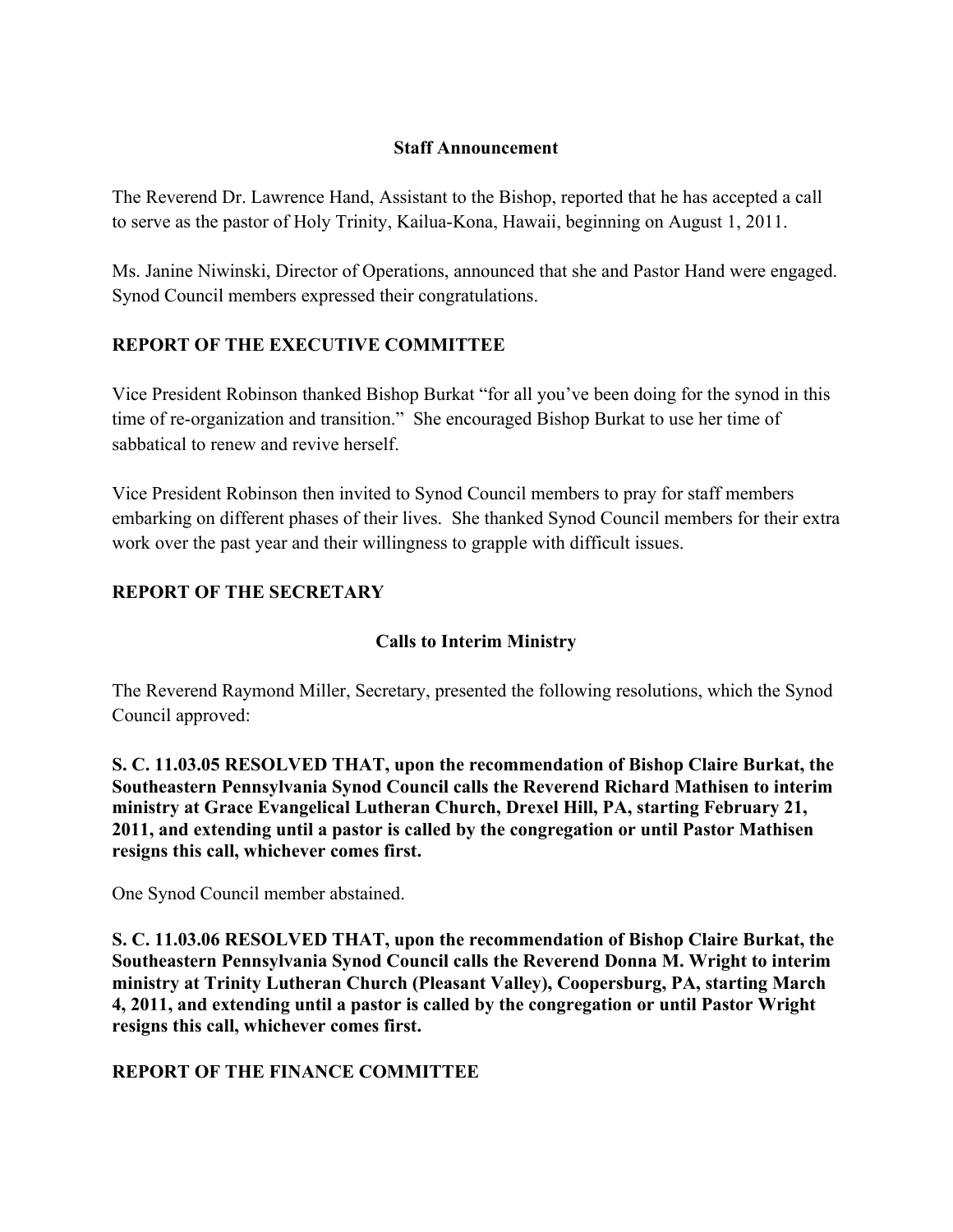The Reverend Christopher Weidner presented the following resolution, which the Synod Council approved:

## **S. C. 11.03.07 RESOLVED THAT the Synod Council authorizes the transfer of unrestricted funds from the Fund for Mission in the amount of \$132,721, or the amount of the final audited deficit, to offset the synod's actual year-end deficit.**

Pastor Weidner then reviewed the 2011 spending plan.

Ms. Carol Ann Murray, Mission Support Specialist, reported that the synod has received, at this date, 97% of mission support intents from congregations.

Ms. Tracey Beasley questioned whether the 2011 spending plan should include anticipated income from church buildings for sale.

Ms. Kimerly Hinkelman noted the need for transparency in the 2011 spending plan, which would include projected receipts for sold church buildings.

Bishop Burkat added that this is a transition year for the synod in getting to where it wants to go.

## **REPORT OF THE SOCIAL MINISTRY ORGANIZATIONS**

Mr. Mik Gregoire, Director of Development, KenCrest, one of the synod's Social Ministry Organizations, reported that KenCrest was coming off good year, noting that the Philadelphia Inquirer named the organization as "one of the Top Work Places of 2011" in Philadelphia, rating fifth out of the 1,500 large companies (1,000 or more staff) participating in the survey. He continued by stating that the recession has not reduced the needs of those with developmental and intellectual disabilities, adding that KenCrest is serving 8,200 children and adults and their families in over 350 locations across the region. He noted KenCrest's involvement with the Rainbow School at the Irente Children's Home in Lushoto, Tanzania.

*Synod Council members recessed for dinner. Bishop Burkat offered prayer.*

### **REPORT OF THE FINANCE COMMITTEE (Continued)**

Pastor Weidner reviewed 2012 proposed budget.

Ms. Molly Beck Dean, Assistant to the Bishop and Youth Ministry Specialist, expressed a concern about reductions of the synod's contributions to other ministries, such as Bear Creek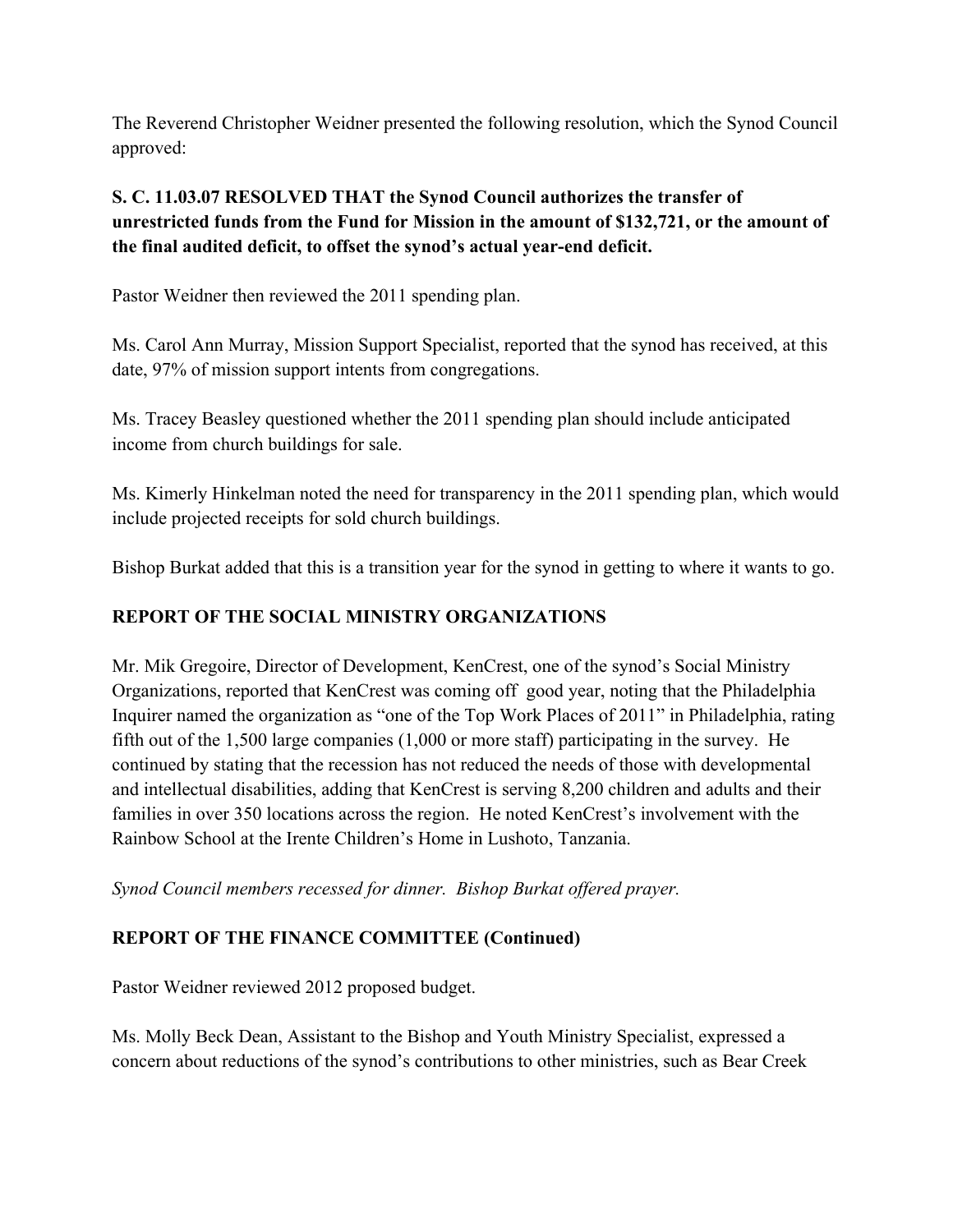Camp and Campus Ministry, while the amount for the Lutheran Theological Seminary at Philadelphia, remained unchanged.

Bishop Burkat urged caution about not setting one ministry against another.

Synod Council members raised questions about the accuracy of some figures, notably Line 7200.

Vice President Robinson requested clarification of the figures under question at the Synod Council's meeting on April 13, 2011, so that the Synod Council may consider a resolution to recommend the 2012 proposed budget for approval by the Synod Assembly.

The Reverend Paul Beck presented the following resolution, which the Synod Council approved:

# **S. C. 11.03.08 RESOLVED THAT the Synod Council adds \$5,000 to Line 2068 (Bear Creek Camp) of the 2011 Spending Plan and 2012 Proposed Budget, increasing the synod's contribution to Bear Creek Camp to \$13,500 for each year.**

# **REPORTS OF SYNOD COUNCIL COMMITTEES**

## **Nominating**

Ms. Barbara Spencer presented the first draft of the Nominating Committee's report to the 2011 Synod Assembly, noting the continuing need for nominees on certain tickets. She noted that the Synod Council has nominated one person for Treasurer; two nominees are required.

## **Administration**

The Reverend Regina Goodrich reported that the theme of this year's Synod Assembly is the "Once and Future Church." The keynote speaker is Dr. Roger Y. Nishioka, Columbia Theological Seminary, Decatur, GA, who has researched the attitudes and interests of young adults. At the assembly, Pastor Goodrich promised vibrant worship, the reception of New Life Ministries, a more interactive mission center, and engaging forums. She announced that the Executive Committee would approve the Synod Assembly agenda when it is available.

Bishop Burkat added that the assembly would observe the historic action taken last summer by the Lutheran World Federation, in which Lutherans repented publicly to Mennonites for the persecutions suffered in the sixteenth century as a result of the condemnations of the Anabaptists by Lutheran reformers.

### **Congregations**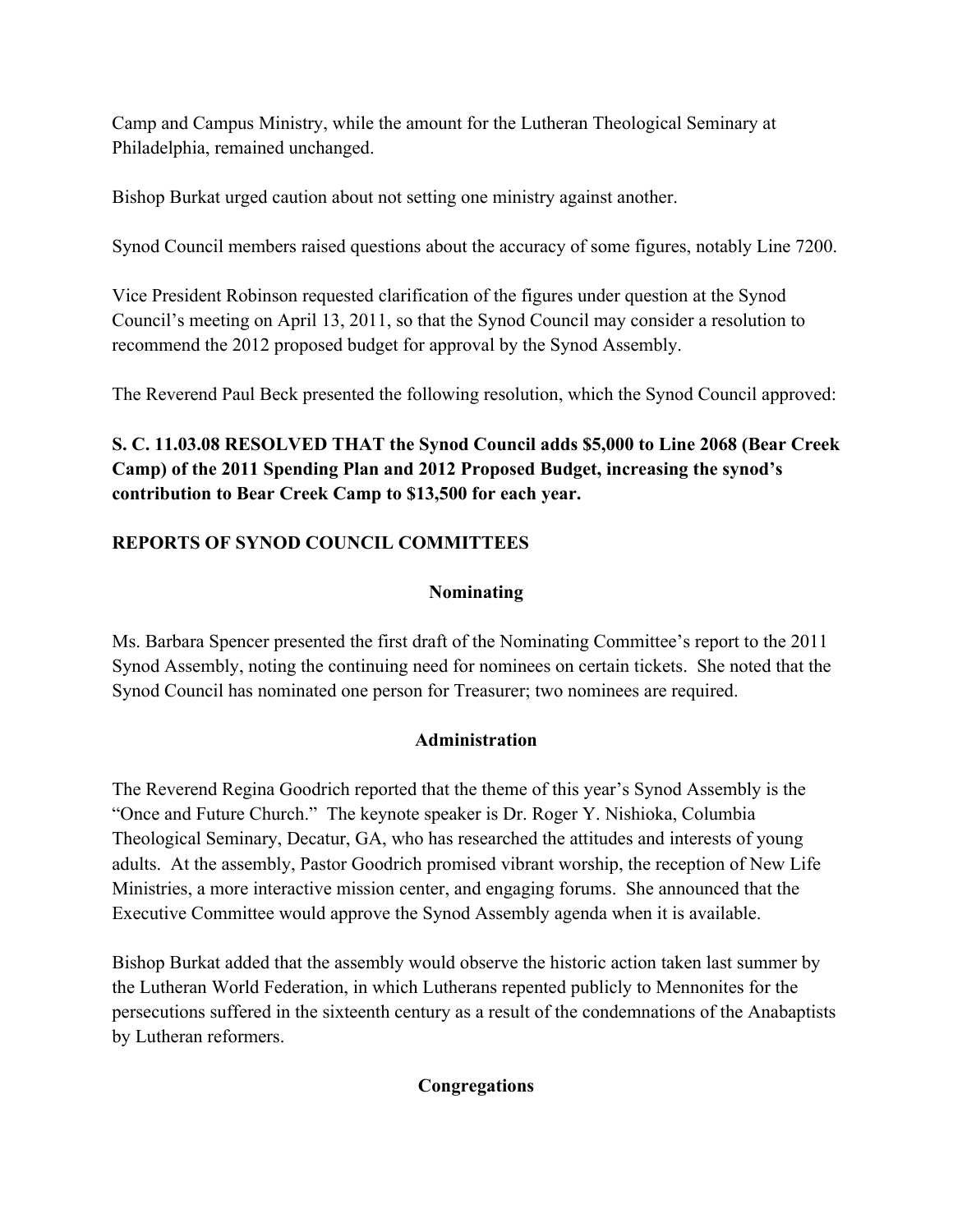Mr. Joshua Kelly presented the following resolutions, which the Synod Council approved:

## **S. C. 11.03.09 RESOLVED THAT the Synod Council grants full approval to the constitution of St. John's Evangelical Lutheran Church, Philadelphia, PA.**

**RESOLVED that the Synod Council grants full approval to the constitution of the Lutheran Church of the Resurrection, Yardley, PA, with the provision that the 2009 changes to the ELCA Model Constitution for Congregations be incorporated in accordance with paragraph C17.04. A list of items will be sent to the congregation.**

**RESOLVED that the Synod Council grants full approval to the constitution of Temple Lutheran Church of Brookline, PA, with the provision that the 2009 changes to the ELCA Model Constitution for Congregations be incorporated in accordance with paragraph C17.04. A list of items will be sent to the congregation.**

## **REPORT OF YOUTH MINISTRY**

Ms. Sara Barber reported that 270 attended the Senior High Youth Gathering in February of this year. The gathering elected board members, who are trying to get as many youth as possible to attend the Synod Assembly.

### **REPORT OF THE COMPANION SYNOD**

The Synod Council approved the following resolution:

**S. C. 11.03.10 RESOLVED THAT, at the request of the SEKUCo Coordinating Committee, the Southeastern Pennsylvania Synod Council affirms the continuation of the SEKUCo Coordinating Committee until such a time when it is no longer needed as determined by the North Eastern Diocese of the Evangelical Lutheran Church of Tanzania (ELCT), SEKUCo, or the Southeastern Pennsylvania Synod.**

Ms. Joanne Carlson reported that the Reverend Stephen Munga, Bishop, North Eastern Diocese, ELCT, having completed his first ten-year term as bishop, was re-elected by a vote of affirmation, receiving 173 yes votes out of 176 votes cast.

She also reported that Mr. Tom and Mrs. Susan MacPherson, members of St. John, Philadelphia, have been accepted by the ELCA as volunteer missionaries for two years at the Irente Children's Home in Lushoto, Tanzania.